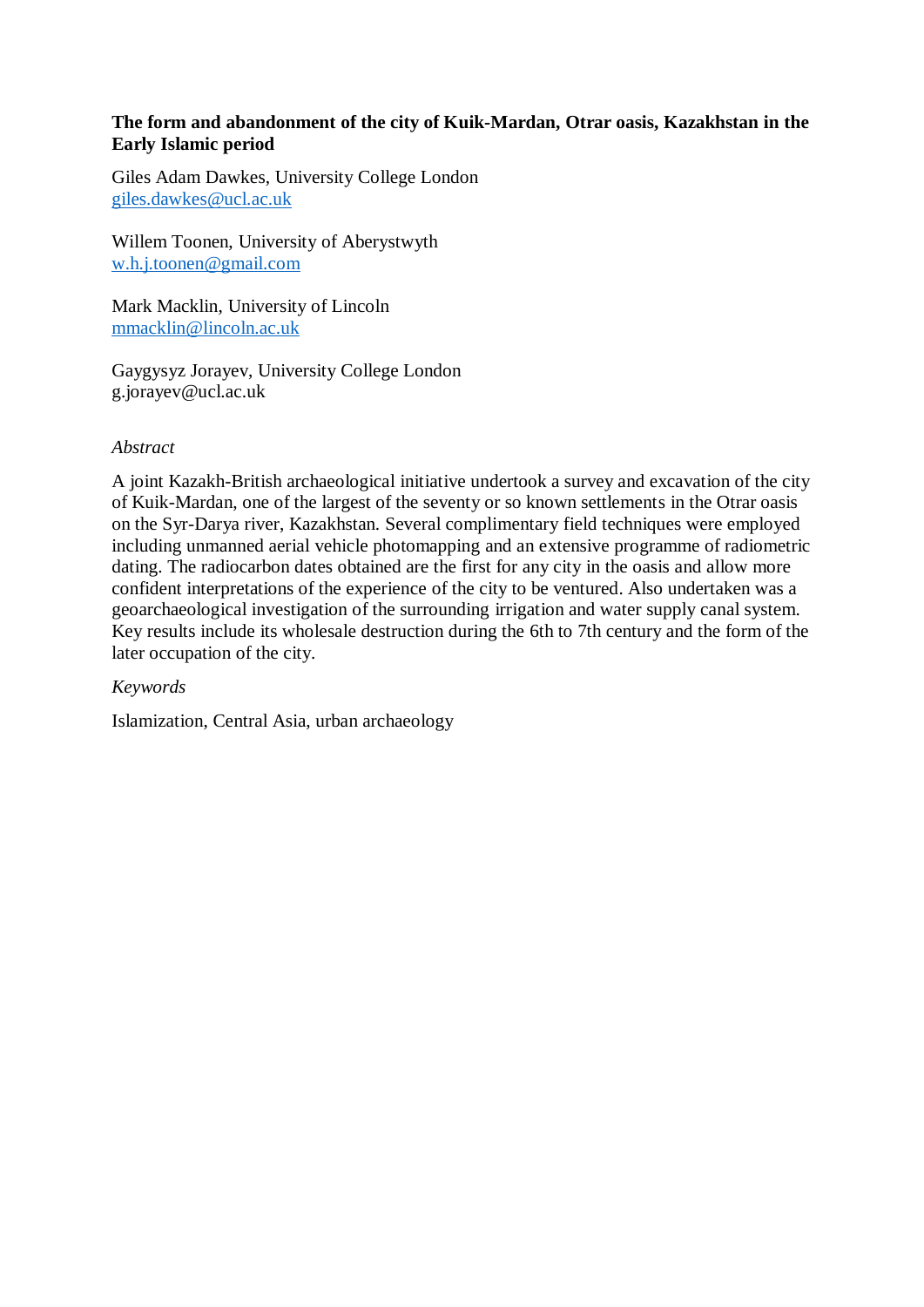### **Introduction**

Since 2011, the Centre for Applied Archaeology, University College London, together with a local Kazakh archaeological company (Archaeological Expertise) and the Margulan Institute of Archaeology of Kazakhstan, have been undertaking the Silk Road Cities of Kazakhstan Project in the south of the country. For the past two years, attention has been focused on the city of Kuik-Mardan, one of the largest of the seventy or so known cities in the Otrar oasis on the confluence of the Arys and Syr-Darya rivers (Figure 1).

## Insert Figure 1 about here

The Otrar oasis occupied a geographical niche: bounded by the Syr-Darya river and the Kyzyl-Kum desert to the south and the Karatau mountains to the north. For much of the medieval period this locale was a frontier territory of the Islamic world with the steppe cultures to the north. Like much of Transoxania, the oasis had always lain beyond the control of the Sasanian Empire and was a patchwork of fortifications of the largely nomadic Turkic princedoms.

Morphologically, the cities at Otrar had a basic tripartite structure of citadel, fortified inner town (*shakhristan*) and suburbs (*rabad*), typical of many Central Asian cities (Wheatley 2001, 322). The basic model of the administrative and military heart dwelling in the citadel and inner town, with lower status residences and industries like potteries in the suburbs is still broadly accepted. However, this was an organizing principal rather than a rigid planning practise and increasingly the realisation is that these cities were morphologically nuanced urban forms evolving along differing trajectories (ibid). At Kuik-Mardan an unusual second smaller citadel was located to the east of the main citadel, although having never been archaeologically investigated, its form and function are almost entirely unknown.

The defended urban area of Kuik-Mardan covers 17 ha, and is one of the principal settlements in the oasis, along with the main Otrar *tobe* (high flat topped mound or *tell*), Kok-Mardan, Jalpaktobe, Altyntobe and Kuyruktobe (Figure 1). At 140 ha, the final form of the main Otrar *tobe* dwarfed the others, although its relative scale throughout its evolution is obscure.

Kuik-Mardan is also known as Konurtobe in Kazakh, meaning "brown hill" or "burnt hill" (Baipakov *et al.* 2006a, 4; Kidir 2009, 154-155). The city has been subject to previous archaeological investigations led by Aleksandr Natanovich Bernshtam (1910-1956) in 1949- 1951 and by Karl Baipakov in 1986, principally in the citadel where three residential buildings were excavated (Baipakov *et al.* 2006a; Kidir 2009, 154-155; Figure 2). All three buildings had been burnt and the ceramics finds dated two to the 7th to 8th century and the third to the 9th to11th century (Baipakov *et al.* 2006a, 4-7). In addition, an inhumation cemetery was found 700 m to the east, and was used between the 5th to 7th centuries (ibid). Another excavation was undertaken in the *shakhristan* on what has been interpreted as a temple complex, although few details are available and the results remain unpublished (Baipakov and Aldabergenov 2005, 30).

A limited number of archaeological investigations were also undertaken in the *rabad* where evidence of pottery kilns, and residential occupation dating to the end of the first millennium AD was found. Unfortunately, the locations of the excavations in the *rabad* are unknown and much of this work remains again unpublished.

Insert Figure 2 about here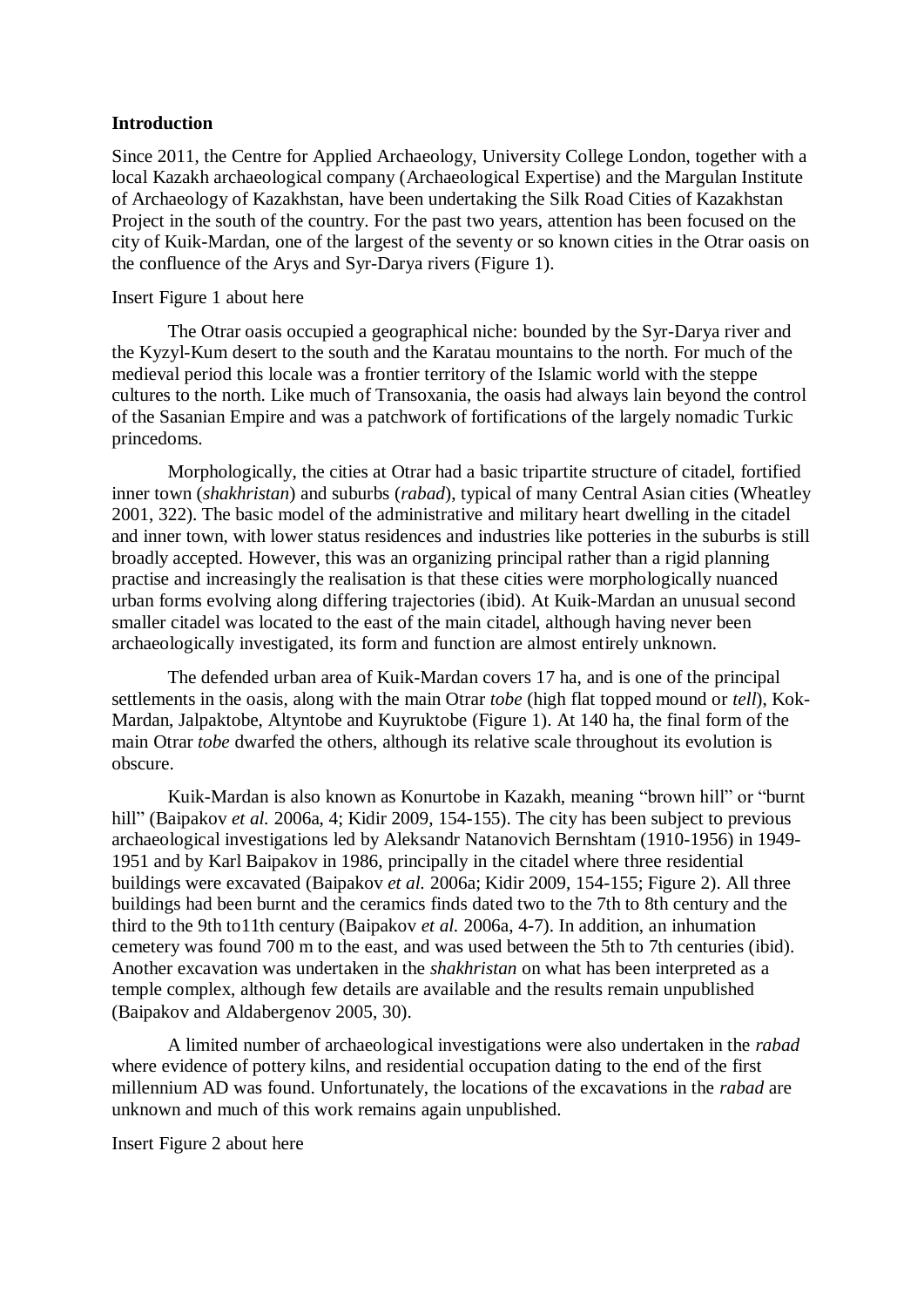The basic aim of our project was, through the application of several complimentary field techniques, to understand the form, function and development of Kuik-Mardan. However, the city, like the vast majority of settlements in Central Asia, was almost entirely constructed of mudbrick and rammed earth (*pakhsa*), and these materials bring a special set of challenges to the archaeologist as they create a very different archaeological record to that of stone. With stone, it was usually easier to reuse materials and adapt structures rather than build anew. With mudbrick the opposite was true: it was far simpler to flatten structures and use them as foundations for entirely new builds (Kennedy 2006). Over centuries, this repeated levelling of buildings with thick mudbrick walls created substantial underlying deposits. Mudbrick cities literally rose up from the surrounding plains as artificial hills (known in Kazakhstan as *tobes*). The main problem for the archaeologists is the great depth of these deposits often makes the investigation of the earlier phases of a city's occupation logistically and financially difficult, if not impossible. For example, at Kuik-Mardan, the citadel sat on a *tobe* of archaeological deposits more than 10 m thick, and in effect only the abandonment and later phases of the settlement could be adequately explored.

#### *Methods*

The fieldwork used three complimentary fieldwork methods: unmanned aerial vehicle (UAV) photomapping; surface finds collection of the fortified inner town; and finally, trial trench hand excavation. The first two techniques had never been used on the site before, and it was hoped than together these would allow us to rapidly map the city in detail, and form a basic picture of the distribution of artefacts, buildings and overall land-use. These techniques were selected as they had been successfully applied to other Central Asian mudbrick cities, such as Merv in Turkmenistan (Williams 2012).

The results of the UAV photo-mapping and field-walking surveys were used to inform the location of the trial trenches. The selected targets were primarily the outline of buildings visible from the air, and areas containing abundant slag industrial waste. Other negative areas, with no clear results from earlier surveys were also selected for trial trench excavation. The excavations were undertaken both to ground-truth the survey results, and to gain material suitable for radiocarbon dating from appropriate contexts, such as the primary demolition deposits of buildings. Ten geoarchaeological test-pits were also dug by machine excavator through sections of the surrounding canals.

The radiometric dating programme was a key aim of the project as there are no published calibrated dates from any settlement in the oasis. It is also hoped that these calendar dates could provide an outline chronological framework of the city, and provide anchor points for the potential future reassessment of the dating of finds assemblages, principally ceramics.

### **The Excavation**

#### *Rabad*

#### Trench 1

This trench was located to investigate a building directly adjacent to the *rabad* wall (Figures 2 and 3). Two phases of mudbrick buildings were identified, comprising an earlier wall [37] overlain by a later building represented by walls [28] and [32], and a floor [34]. The layout and function of these buildings is still a matter of conjecture as the small size of the trench greatly limited any interpretation. Overlying floor [34] was demolition deposit [29] of mudbrick blocks and charcoal lenses, and the latter produced a radiocarbon date of  $1267 \pm 32$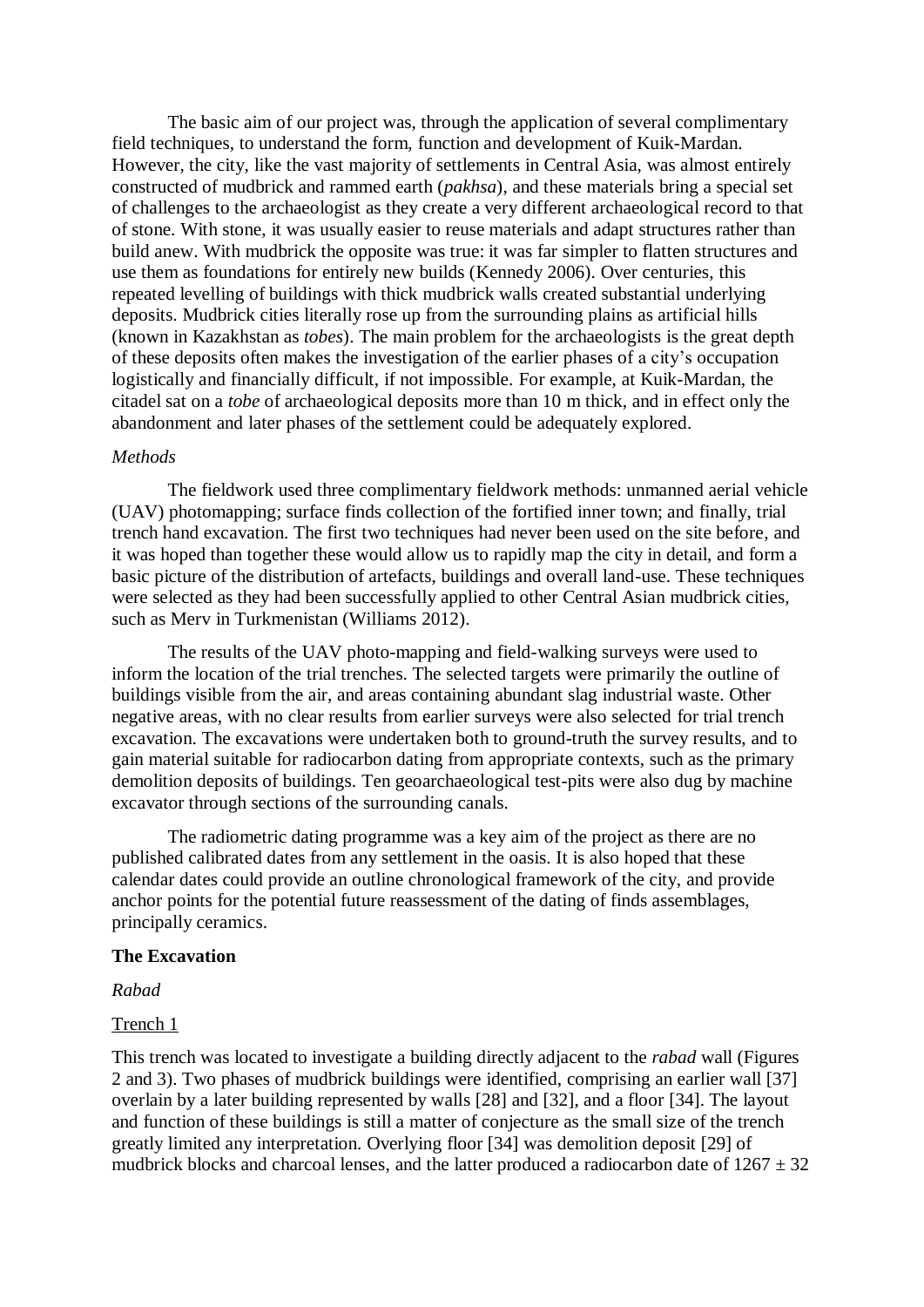BP (SUERC-72641, 687-769 cal AD, one sigma calibrated). No later activity was identified other than a modern feature which possibly represents one of the previous archaeological trenches excavated by Bernshtam in 1949-1951.

Insert Figure 3 about here

Trenches 2 and 4

The mudbrick foundations of the *rabad* wall and a narrow external gateway was identified in two small trenches (Figure 2). The narrow entrance was a form known as a "pylon gateway" with a portion of thickened wall either side.

# Trench 3

The trench was located within a building visible on the aerial drone survey, and was primarily intended to recover associated dating material (Figures 2 and 4). The building was constructed of mudbrick with low platforms or *sufas* abutting the internal walls ([50], [63] and [79]), in the typical form for the region. Sporadic burnt deposits ([77], [64] and [65]) were found throughout the inside of building and two radiocarbon dates taken from burnt deposit [64] (sample 9) produced results of  $1246 \pm 31$  BP (SUERC-72646, 686-800 cal AD, one sigma calibrated) and  $1256 \pm 31$  BP (SUERC-72647, 689-772 cal AD, one sigma calibrated). The burnt deposits were overlain by a thick deposit of mudbrick demolition [49] containing finds of pottery, including a whole red-slip coated jug vessel dating to the 7th century (Baipakov and Erzakovich 1989, 43).

Insert Figure 4 about here

Trench 5, 6 and 7

Three 2 m by 2 m test-pits were excavated in an area of the *rabad* where little could be discerned (Figure 2). This area in the north-west was flat with no upstanding features, and covered with dense vegetation precluding the identification of buildings by UAV survey. There were also few finds recovered from this general locale during the surface collection survey. The three test-pits exhibited a relatively similar stratigraphic sequence of a series of overlying compacted surfaces ([68], [69], [70] and [71]) often containing abundant crushed pottery sherds and animal bone fragments. To the west, Trench 7 also contained the remains of a mudbrick wall ([81]). Overlying these deposits was a uniform sterile layer of material  $(67)$  up to 0.5 m thick, washed-down the hillslope. The recorded surfaces may well indicate that this was an open area or an east-west aligned street.

# *Main Citadel and Shakhristan*

# Trench 8

A trench was dug immediately to the south of the north-west mural donjon in the anticipation of identifying a gateway into the *shakhristan* (Figure 2). However, instead of a gateway, a shallow series of demolition deposits was found overlying the remnants of the north wall of the citadel. These deposits were sampled but contained no material suitable for radiocarbon dating. However, they are likely to be contemporary with the destruction of the adjacent north-west mural donjon. The north wall was about 4 m thick and constructed of irregular mudbrick courses set in a matrix of a rammed mass of mudbrick or *pakhsa*. To date, no gateway into the *shakhristan* or citadel has been identified by excavation and their locations remain undiscovered.

# Trench 9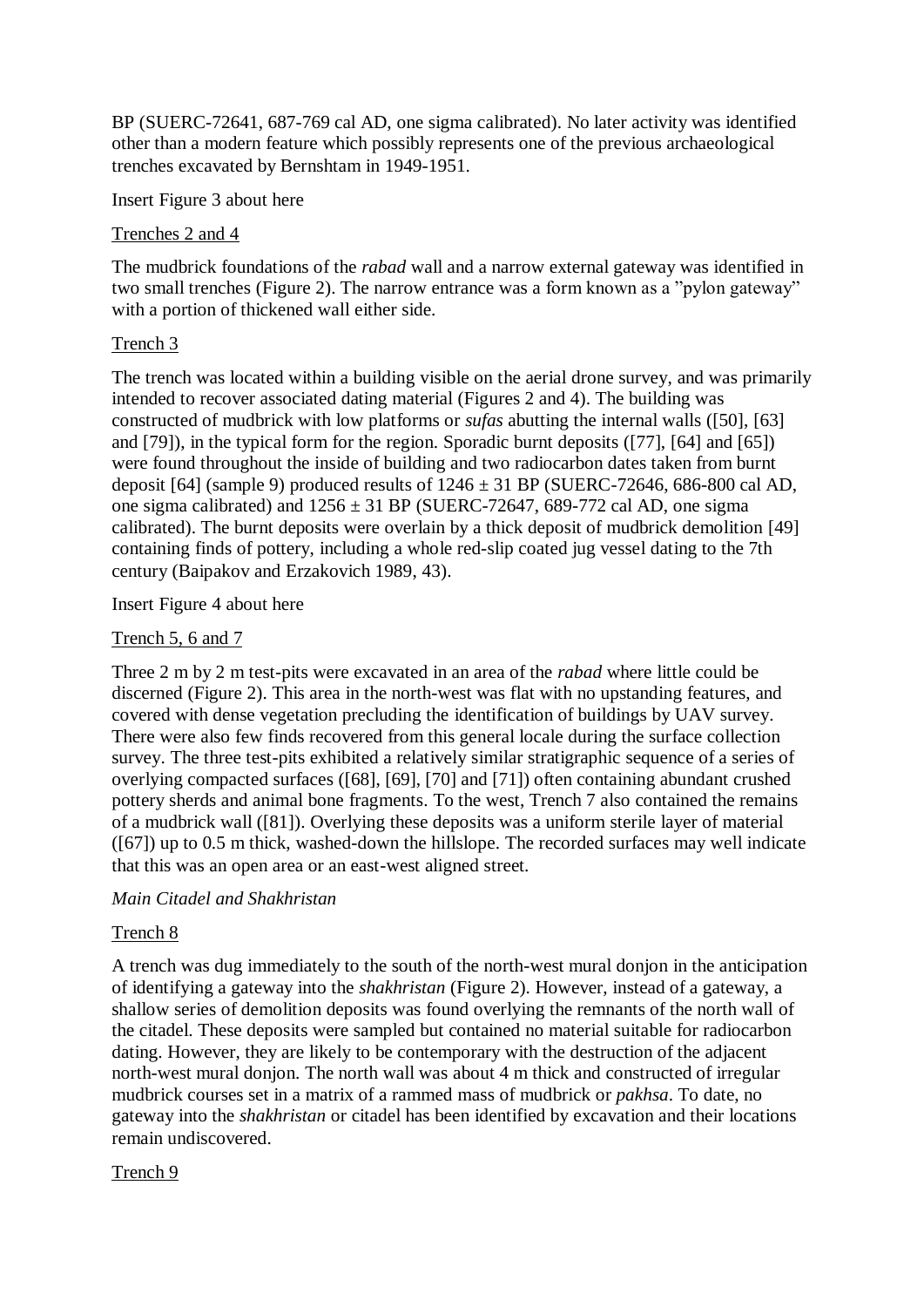This trench was in effect the excavation of a large mural donjon in the north-east of the *shakhristan* (Figures 2 and 5). The L-shaped structure, 42 m by 23 m, built of mudbrick on a massive *pakhsa* foundation and surviving to a height of at least 10 m, formed part of the city defences, partially projected from the enceinte wall and consisted of both vertical and battered faces. However, the internal arrangement of the building is difficult to interpret with at least 14 small rooms or cells, built of mudbrick walls but lacking any apparent doorways.

### Insert Figure 5 about here

The donjon had at least three constructional phases, although it must borne in mind that as the full depth of the stratigraphic deposits were not excavated and the walls left *in situ*, this phasing is tentative and has obvious limitations. Nevertheless, based on the results, an attempt has been made to interpret the mural donjon's chronological development.

The earliest occupation (phase 1) was the front or north-west portion of the donjon, with later walls (phase 2) built abutting the rear of the existing structure. The results of the excavation of room 114 provided the most informative evidence, with discrete burnt deposit [44] directly overlying mudbrick floor [45]. What event this small patch of burning derived from is debatable, but its limited extent suggests it is more likely to represent rake-out from a hearth or oven, than a destruction deposit. Two radiocarbon date samples (<5>) of charcoal from deposit [44] produced a result of  $1811 \pm 32$  BP (SUERC-72637; 139-241 cal AD, one sigma calibrated) and  $1838 \pm 32$  BP (SUERC-72645; 133-218 cal AD, one sigma calibrated). While this indicates that the donjon was at least in use by the late 2nd to early 3rd century AD, the timespan between this period and its actual date of construction remains conjecture.

At some unknown later date, the donjon was slightly enlarged with two rooms (phase 2) added to the rear. The similarity of the demolition deposits filling the both phases 1 and 2 indicates that the entire donjon was abandoned and deliberately slighted. This was best illustrated by the sequence in Room 111 (phase 2). Abutting internal wall [26] a series of mudbrick demolition and burnt ash deposits were deliberately dumped into the room from the south. Such was the thickness of these deposits, the base to the sequence was not reached, but the excavation of the upper portion proved to be informative (Figure 5). Three of these ash dumps ([8], [14] and [19]) were sampled  $(\langle 1 \rangle \langle 2 \rangle$  and  $\langle 3 \rangle$  and radiocarbon dates from [14] and [19] produced results of  $1341 \pm 32$  BP (SUERC-72639, 650-688 cal AD, one sigma calibrated) and  $1315 \pm 32$  BP (SUERC-72640, 660-764 cal AD, one sigma calibrated) respectively. Additionally, in adjacent room 104 (phase 1) a large dump of pottery, with numerous complete vessels dating between the 6th and 8th centuries, was recovered from near the base of the demolition sequence.

The phase 3 occupation is the least well understood, but mudbrick wall [13] representing a small structure of two rooms, was built off the backfilled remains of the donjon. In addition, across the rest of the donjon, a series of deep pits were dug (not shown). The function of these pits and whether they were contemporary with the wall [13] is uncertain.

### Trench 10

This 5 m by 5 m trench was excavated within a citadel building and identified two internal rooms divided by internal mudbrick wall [106] (Figures 2 and 6). This citadel building was of particular interest as it represented the stratigraphically last occupation. In the north-east room, were six large ceramic vessels or *khums* placed on *pakhsa* floor [107], suggesting this room was used for storage. Significantly, also lying directly on this floor ([107]) and *pakhsa*  floor [108] in the adjacent south-west room were two heavily-charred timbers, [105] of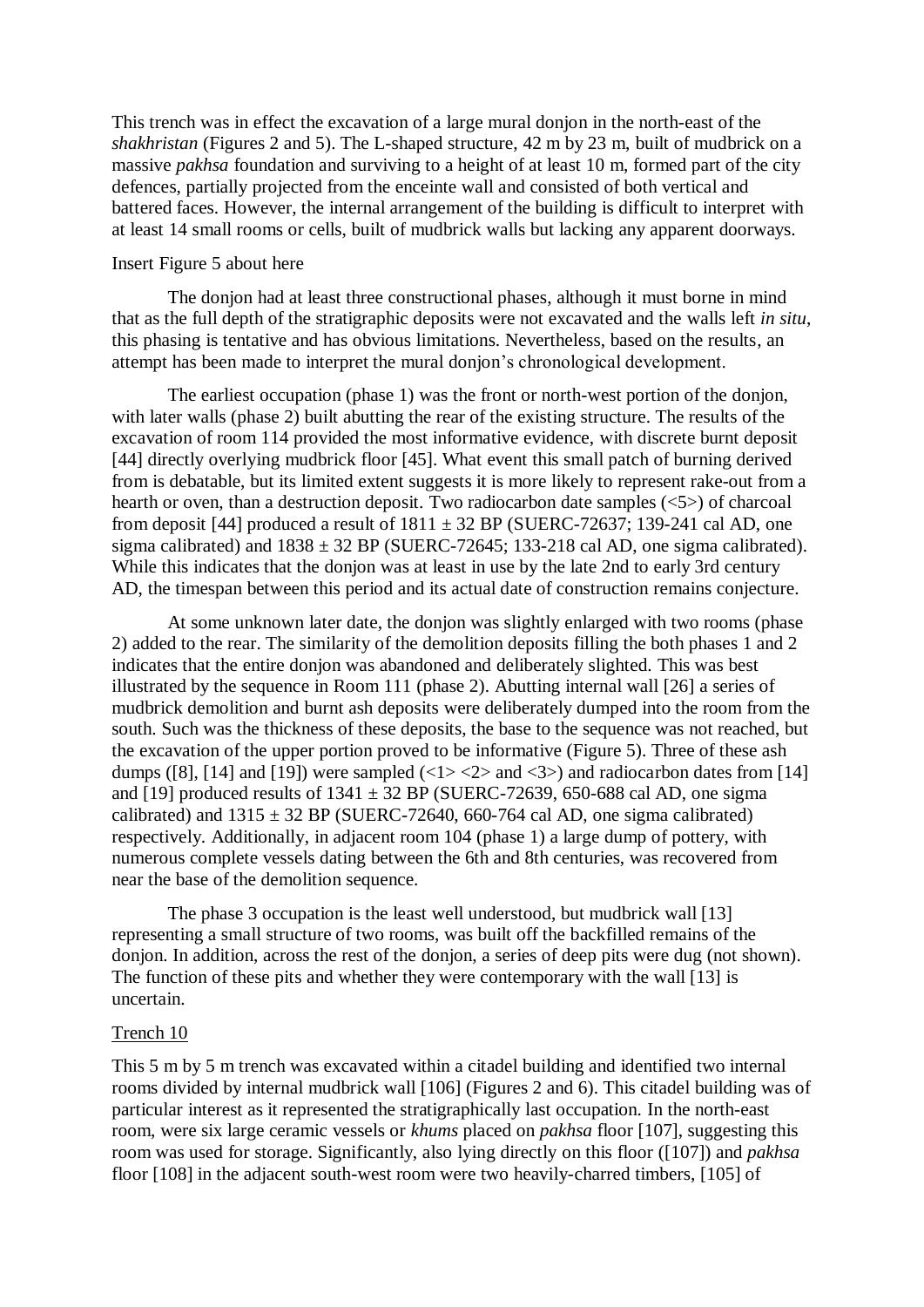willow/poplar and [104] of willow respectively, amongst burnt deposit [109]. Both these timbers were aligned north-west to south-east, parallel to wall [106], and represent the remains of the roof beams. The building appears to have burnt down with the roof collapsing into the interior. Both timbers [104] and [105] were sampled and radiocarbon dated to 1343  $\pm$ 32 BP (SUERC-72648; 650-687 cal AD, one sigma calibrated) and  $1301 \pm 28$  (SUERC-72649; 668-764 cal AD, one sigma calibrated) respectively. The importance of these results is that they represent the date of the destruction of the last occupied building in this part of the citadel. After the building had burnt down, there was no further activity and the ruins of the structure silted-up.

Insert Figure 6 about here

### *East citadel*

## Trench 11

This trench comprised the partial excavation of a furnace was found on the lower south-east slope of the east citadel (Figure 2). Furnace [73] was found during field-walking and was clearly visible on the surface, not being sealed by any overlying deposits. As this structure was dug into the demolition deposits of the east citadel, this furnace was constructed after the abandonment of much, or all of this area of the city and represents a final phase of use.

The ovoid furnace [73] was at least 0.5 m deep and adhering to the concave sides was a layer of grey green slag at least 50 mm thick. The stokehole [87] was located to the north at a right angle to the furnace, and was not lined with slag, but rather the sides were burnt red clay [95]. The furnace and stokehole were filled with a series of dumps of grey ash, silts and red clays with frequent lumps of grey green slag and finds of medieval pottery sherds. The primary fill of the furnace, grey ash [74] and one of the upper fills of stokehole, grey ash [84] were sampled  $( $6$  and  $<$ 7 $)$  but no material suitable for radiocarbon dating was recovered.$ A preliminary analysis of the slag provided inconclusive in determining its likely use. Cutting stokehole [87] was a later feature [86] containing abundant burnt material, possibly representing a replacement stokehole. However, this feature was not excavated due to time restrictions.

### *The surface finds collection survey of the rabad and east citadel*

The entire area of the *rabad* and east citadel (about 15 ha) was systematically field-walked and the majority of surface finds collected, producing an overall total of over 2.5 tonnes (Figure 7). Small, fragmentary finds, especially slag and ceramics were generally not collected. The main citadel was excluded from the survey as the numerous former archaeological excavations had covered the area with discarded finds (principally coarse ceramics) and spoil heaps. In addition, the area of the *rabad* immediately adjacent to the main citadel was covered with a recent hillwash originating from the same spoil heaps, and this area was also avoided.

### Insert Figure 7 about here

What was immediately apparent was a correlation between the higher topography and the larger amounts of finds (Figure 7). In essence, elevated areas (more than 2 m above the plain) produced much more material than lower, flat areas. These elevated areas were principally the east citadel, and three areas along the inside of the south *rabad* wall. The height difference on site was due to the process of regularly demolishing and rebuilding substantial mudbrick structures in the same locale. For example, the citadels attained greater heights than the surrounding areas, due to the presence of massive structures, such as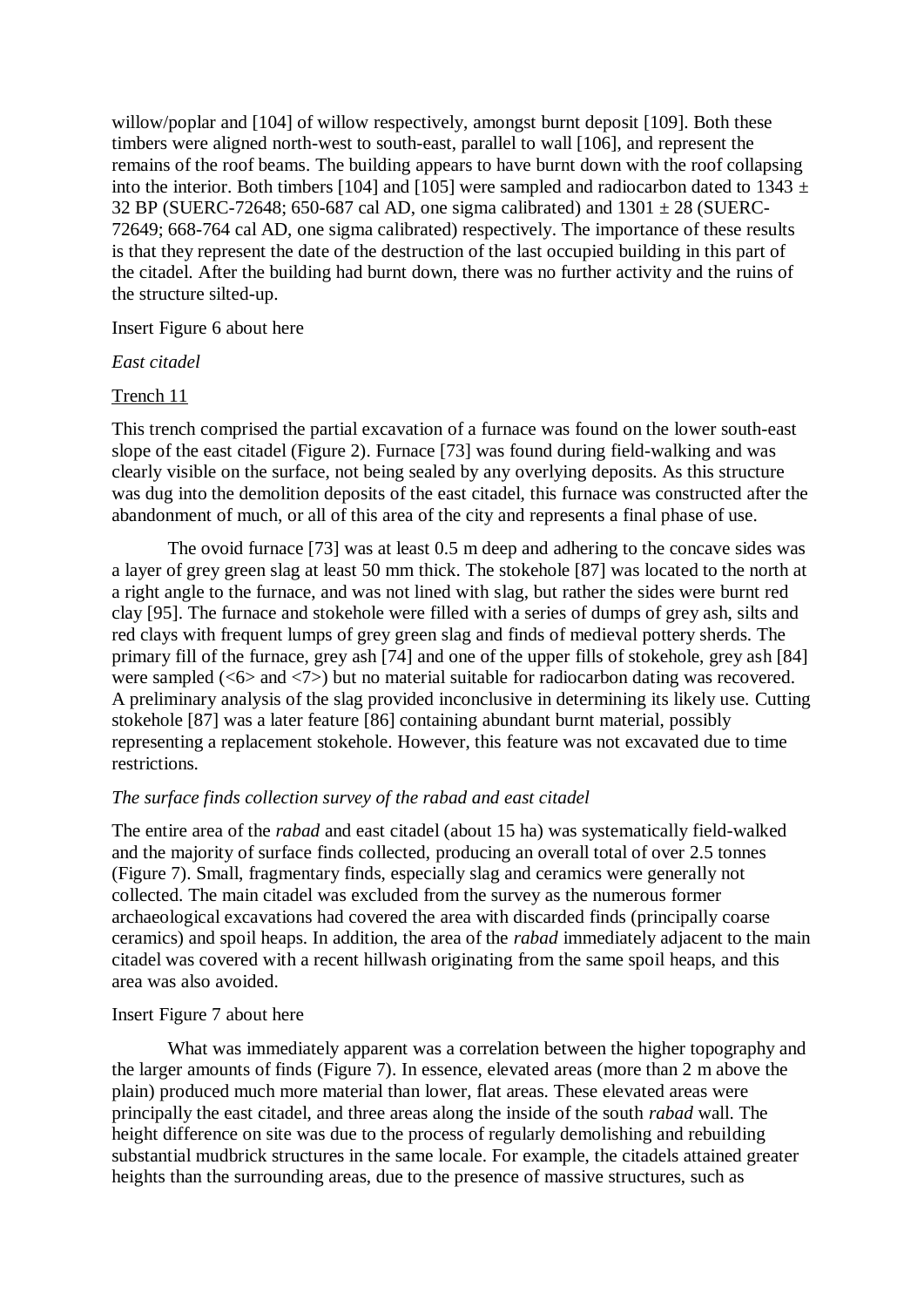fortifications, and regular phases of remodelling. The three areas in the *rabad*, while not as high as the citadels (4 m compared to 13 m and 8 m above the surrounding ground level), still must have been the location of substantial mudbrick buildings.

While some of these buildings may have been mural fortifications, these areas also had the highest concentration of some typically domestic finds, notably grain-processing tools and to a lesser extent, spindle-whorls (Figure 7). In addition, the main slag concentrations were located here as well as in the east citadel, and it seems that the mural defences included residences and workshops.

The survey demonstrated clear concentrations of certain finds types in the east citadel that were by and large, not found elsewhere in the city. These were glazed pottery sherds, fired brick, small ceramic tables (*dastarkhans*; not illustrated), large storage jars (*khums*; not illustrated), clay ovens (*tandyrs*; not illustrated). Apart from the pottery, these finds were difficult to date with any chronological precision. The pottery was mostly polychrome decorated, including blue, white, black and brown glazes, broadly dating to the 14th and 15th centuries (Baipakov and Erzakovich 1989, 32-38). The fired brick may suggest the presence of non-mudbrick buildings, such as hammams and possibly mosques. If a hammam was present, it was presumably located at a low elevation, to allow for the piping of water from the adjacent canal, although only a single fragment of ceramic water pipe was recovered from east citadel.

Preliminary analysis of the finds recovered from the surface of the *rabad* area suggests a date broadly contemporary with the 7th and 8th centuries, and broadly contemporary with the radiocarbon dates from Trenches 1 and 3.

### *Geoarchaeological investigation of the canals*

This fieldwork element was undertaken by Mark Macklin and Willem Toonen, then of University of Aberystwyth, and the following is an interim summary of the preliminary results of only those test-pits located in the vicinity of Kuik-Mardan. Full dissemination of the geoarchaeological results will appear in a separate publication. Ten test-pits were excavated by machine through the fills to the base of the canals and after recording, samples were taken for OSL and radiocarbon dating (Figure 8). Like the samples from the city, this was the first time that any of the canals from the oasis had been subject to radiometric dating (Table 1). Of the canals, Pit 1 and 2 were taken from the canal which also provided Kuik-Mardan with water. The samples from Pit 7 failed to produce a date, and Pits 3 and 8 initially appeared to be of contemporary date, but the subsequent dating suggested otherwise.

#### Insert Figure 8 about here

The dating of the canals demonstrated, as would be expected of an obvious palimpsest of irrigation systems that different canals fell out of use at different times. Only one was conceivably abandoned at a date contemporary with the Arab invasion (Pit 10) suggesting the irrigation system was largely unaffected by the incursion, or was re-established soon after. Interestingly, the water supply canal to Kuik-Mardan continued in use, possibly suggesting continued occupation, although this may well be because it additionally irrigated fields to the north. One relationship that was clearly apparent was the locating of the larger fortified settlements near to the major bifurcations in the canal system, suggesting that these were responsible for the flow distribution management.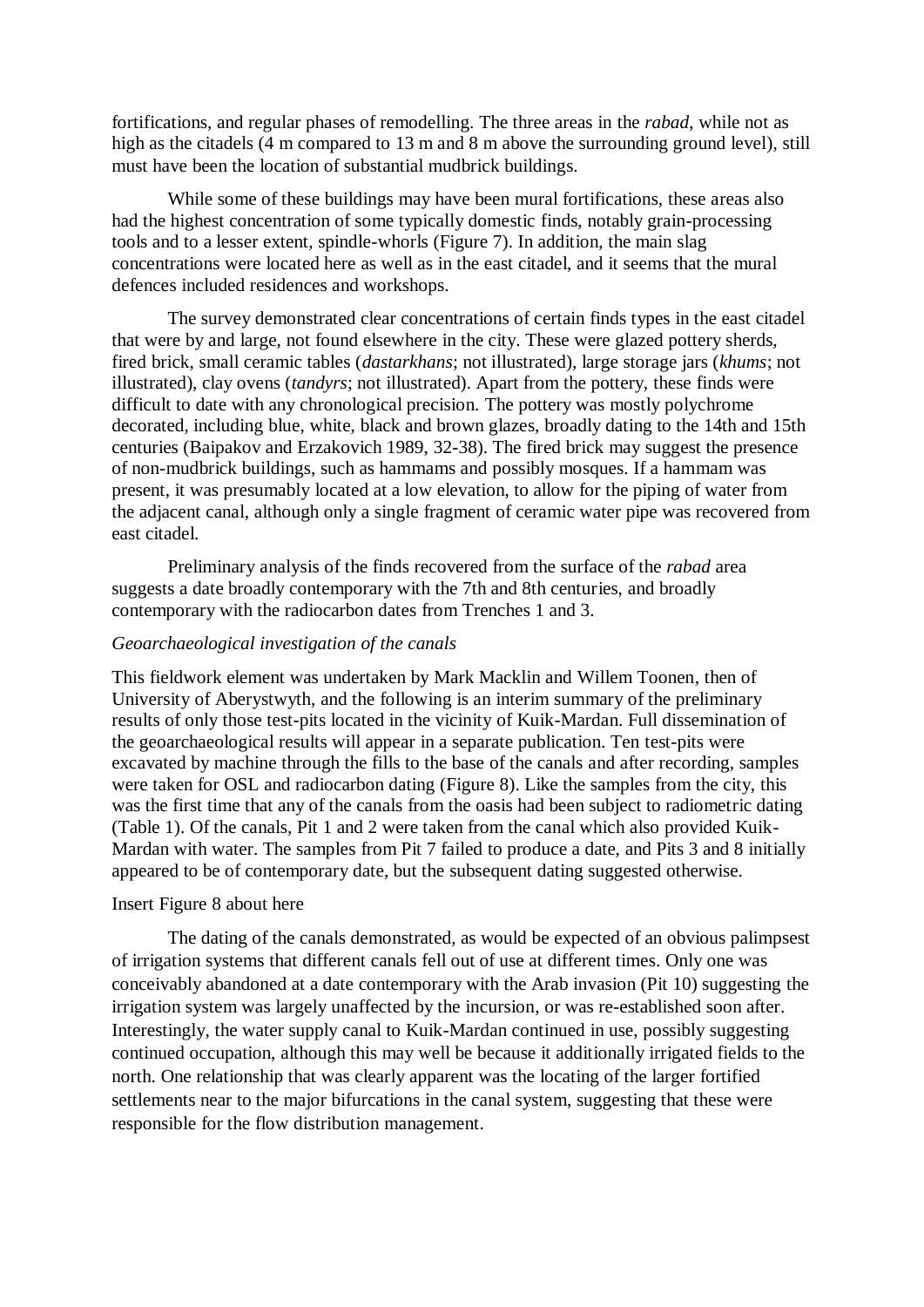| Location | Depth             | Radiocarbon   | <b>Calibrated</b> | Lab code           |
|----------|-------------------|---------------|-------------------|--------------------|
|          | below             | Age BP        | date              |                    |
|          | surface           |               | 68.2%             |                    |
| Pit 1    | 2.10 <sub>m</sub> | $903 \pm 31$  | 1045-             | <b>SUERC-72625</b> |
|          |                   |               | 1169AD            |                    |
| Pit 2    | 1.82m             | $1009 \pm 31$ | 990-              | <b>SUERC-72626</b> |
|          |                   |               | 1035AD            |                    |
| Pit 3    | 2.10 <sub>m</sub> | $867 + 31$    | 1059-             | <b>SUERC-72627</b> |
|          |                   |               | 1220AD            |                    |
| Pit 3    | 2.50 <sub>m</sub> | $850+31$      | 1162-             | <b>SUERC-72628</b> |
|          |                   |               | 1222AD            |                    |
| Pit 8    | 1.30m             | $1478 + 32$   | 516-              | <b>SUERC-72629</b> |
|          |                   |               | 619AD             |                    |
| Pit 8    | 2.20 <sub>m</sub> | $366 \pm 29$  | 1457-             | <b>SUERC-72630</b> |
|          |                   |               | 1620AD            |                    |
| Pit 9    | 1.45m             | $973 + 29$    | $1021 -$          | <b>SUERC-72631</b> |
|          |                   |               | 1148AD            |                    |
| Pit 10   | 1.55m             | $1247 + 29$   | 688-              | <b>SUERC-72635</b> |
|          |                   |               | 775AD             |                    |
| Pit $10$ | 1.80m             | $1205 \pm 31$ | 773-              | <b>SUERC-72636</b> |
|          |                   |               | 875AD             |                    |

Table 1: Radiocarbon dates from the canals

*Environmental samples* by Mariangela Vitolo and Marvin Demicoli

Fourteen environmental samples were taken, comprising small bulk soil samples  $\left\langle \langle 1 \rangle \right\rangle$  to <10>), and hand-collected lumps of charcoal (<11> to <14>). Samples were processed at Archaeology South-East in a flotation tank and the residues and flots were retained on 500 µm and 250 µm meshes respectively before being air dried. The residues were passed through graded sieves of 8 mm, 4 mm and 2 mm and each fraction sorted for environmental and artefactual remains. The flots were scanned for datable environmental remains under a stereozoom microscope at 7-45x magnifications.

Charcoal fragments were fractured along three planes (transverse, radial and tangential) according to standardised procedures (Gale and Cutler 2000; Leney and Casteel 1975). Specimens were viewed under a stereozoom microscope for initial grouping, and an incident light microscope at magnifications up to 400x to facilitate identification of the woody taxa present. Taxonomic categories and identifications were assigned by comparing suites of anatomical characteristics visible with those documented in a reference database (Schweingruber 1990). In addition, a wood reference collection at Kew Royal Botanic Gardens was consulted.

# *Charred plant macrofossils*

Charred plant macrofossils were sporadic, although this could be due to the small sizes of the samples. A caryopsis of wheat *(Triticum sp.)* was recovered from sample  $\langle 1 \rangle$  and two grape pips (*Vitis vinifera*) from sample <2>. The rest of the charred plant material was unidentified. Other environmental remains recovered from the residues included mammal and fish bones.

# *Charcoal*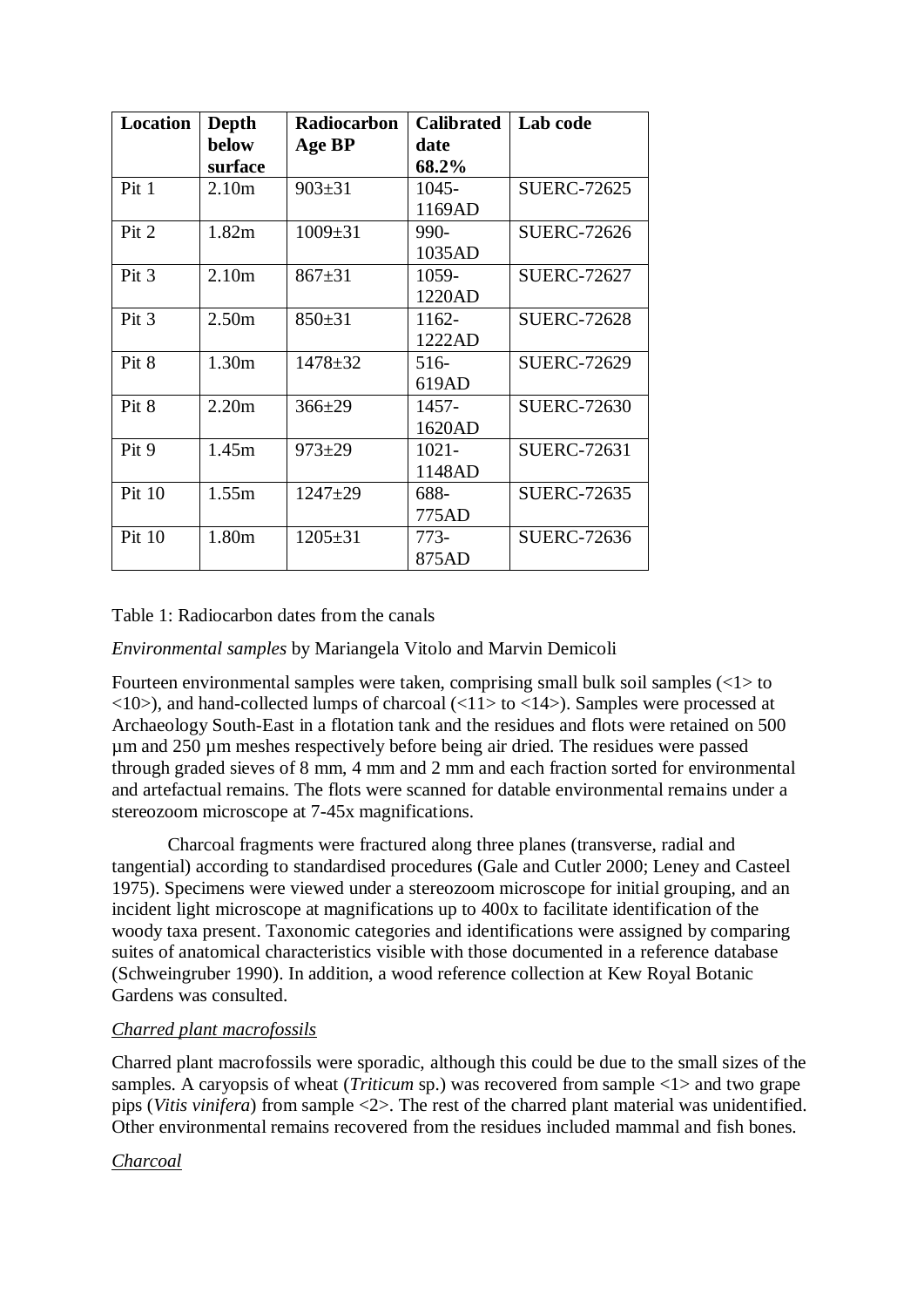Anatomical characters visible on the charcoal fragments were consistent with those of the following taxa:

- *Salix* sp, (willows) and *Salix/Populus* sp, (poplars). Within the Kazakhstan steppe and riverine environments native species of these genera include *Salix songarica, Salix tenuijlis, Salix wilhelmsiana* and *Populus talassica* (Spengler 2013).
- *Ulmus* sp, (elms). In Kazakhstan, *Ulmus pumila* (Siberian elm) is the native species (Spengler 2013).
- *Tamarix* sp*, (*tamarisks). Within this genus, *Tamarix ramosissima* (tamarisk, salt cedar) is present in the Kazakhstan steppes (Spengler 2013).

In general, charcoal preservation was good enough to allow identification. However, a number of fragments were too brittle to permit the sectioning needed to undertake identification. Some charcoal was vitrified, which happens when the wood anatomy fuses, displaying a glassy appearance.

These samples indicate the presence and possible consumption of plant food, such as cereal grains and fruit and provide information on the woody taxa selected for fuel. This suggests that the use of a thorough sampling strategy would result in a higher concentration of plant remains, which would provide information on diet and economy at the site, as well as vegetation environment, fuel selection strategies and other plant use.

### Radiocarbon dating

A total of twenty-five samples, all of charcoal, were submitted for AMS radiocarbon dating at the Scottish Universities Environmental Research Centre (SUERC). Details of the radiocarbon dates are given in Tables 1 and 2 quoted in accordance with the international standard, Trondheim convention (Stuiver and Kra 1986), and are given as conventional radiocarbon ages (Stuiver & Polach 1977). One sigma calibrated dates, obtained using Oxcal v4.2.4 and IntCal13 (Reimer *et al.* 2013), are also given at the 68.2% confidence level. Five samples failed to contain sufficient carbon to provide a date and are not included in the tables.

| <b>Sample</b>  | Location         | <b>Context</b> | <b>Deposit</b> | Radiocarbon   | <b>Calibrated</b> | Lab           |
|----------------|------------------|----------------|----------------|---------------|-------------------|---------------|
|                |                  |                | type           | Age BP        | date              | code          |
|                |                  |                |                |               | 68.2%             |               |
| $\overline{2}$ | shahristan       | 14             | final          | $1341 \pm 32$ | AD 650-           | <b>SUERC-</b> |
|                | donjon           |                | demolition     |               | 688               | 72639         |
| 3              | shahristan       | 19             | final          | $1315 \pm 32$ | AD 660-           | <b>SUERC-</b> |
|                | donjon           |                | demolition     |               | 764               | 72640         |
| 4              | rabad            | 29             | destruction    | $1267 + 32$   | AD 687-           | <b>SUERC-</b> |
|                | building         |                | deposit        |               | 769               | 72641         |
|                | $($ trench 1)    |                |                |               |                   |               |
| 5              | shahristan       | 44             | occupation     | $1811 \pm 32$ | AD 139-           | <b>SUERC-</b> |
|                | donjon           |                | layer          |               | 241               | 72637         |
|                |                  | 44             |                | 1838±32       | AD 133-           | <b>SUERC-</b> |
|                |                  |                |                |               | 218               | 72645         |
| 9              | rabad            | 64             | destruction    | $1246 \pm 31$ | AD 686-           | <b>SUERC-</b> |
|                | building         |                | deposit        |               | 800               | 72646         |
|                | $($ trench 3 $)$ |                |                |               |                   |               |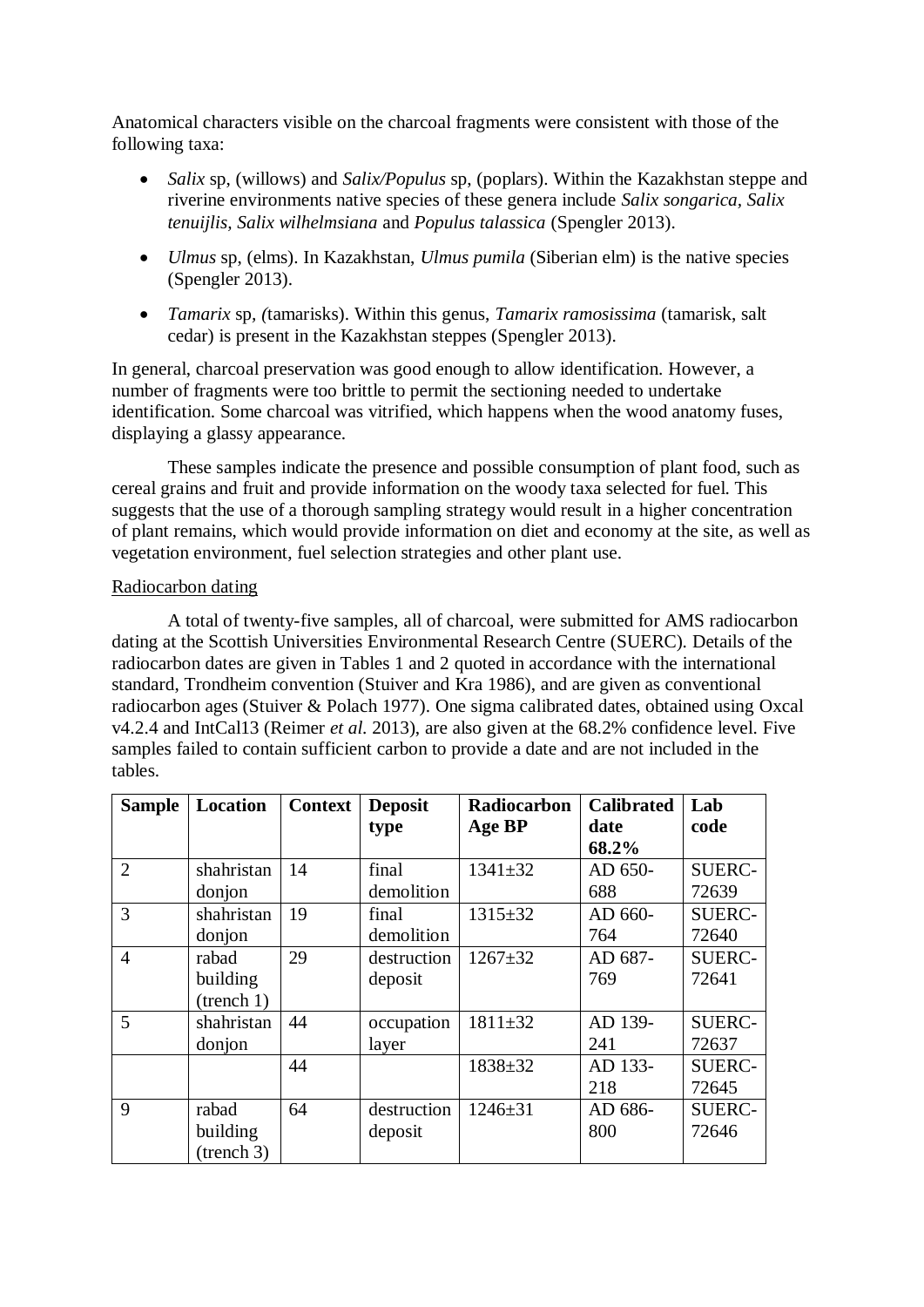|    |          | 64  |            | $1256 \pm 31$ | AD 689- | SUERC-        |
|----|----------|-----|------------|---------------|---------|---------------|
|    |          |     |            |               | 772.    | 72647         |
|    | citadel  | 104 | burnt roof | $1343 \pm 32$ | AD 650- | SUERC-        |
|    | building |     | timbers    |               | 687     | 72648         |
| 12 | citadel  | 105 | burnt roof | $1301 \pm 28$ | AD 668- | <b>SUERC-</b> |
|    | building |     | timbers    |               | 764     | 72649         |

Table 2: Radiocarbon dates from the city

## **Discussion**

## *Origins of the city*

The radiocarbon dating results have demonstrated that the city was well-established by the 2nd to 3rd century AD during the initial period of Soghdian colonization of the oasis. This confirms the prevailing understanding that the city was one the earliest settlements in the oasis, along with Kok Mardan, Otrar *tobe* and Kostobe (Baipakov and Erzakovich, 1989, 29; Baipakov and Aldabergenov 2005, 29; Sala & Deom 2010).

However, it must be borne in mind that this investigation did not identify the foundation date of the city, as the earliest occupation deposits were not reached, and the metres thick underlying stratigraphic deposits remain undated. While the date of the origin remains conjecture, comparable hydraulic oasis settlements of the Lower Syr-Darya and Amu-Darya rivers were founded by at least the middle of the first millennium BC, and a potentially similar date for the Otrar oasis would not be unexpected (Andrianov and Mantellini 2016).

# *Urban form*

The form of the city maintained the typical Central Asian tripartite arrangement of citadel, *shakhristan* and *rabad*. Whether the east citadel was established or not in this early period is unknown, as it remains entirely unexplored by archaeological excavation. What does appear to be certain was that the city was crowded with buildings apart from the centre of the *rabad*, an area apparently utilised as an open area, as some form of marketplace or route way. After the establishment of the city, an irrigation canal, presumably to supply water was dug respecting the form of the fortifications.

### *The date of the destruction of the city*

The best dating evidence was the radiocarbon samples, which place the destruction of much of the city at some point between 650-760 AD. The evidence from the excavations, like the suggestion of the "burnt hill" place-name, indicates the destruction of the city was widespread, and accompanied by a conflagration. The *shakhristan* mural donjon was deliberately slighted, the citadel buildings burnt and the *rabab* abandoned.

It is worth noting that there is also evidence of destruction at other cities in the oasis of a broadly contemporary date. Fortunately, all of the main settlements have been subject to archaeological excavations to a greater or lesser degree, and tentatively dated by pottery and coins. Of these, in the 8th century, Kok-Mardan was abandoned and Kuruktobe was destroyed in a conflagration (Baipakov *et al.* 2006b; Baipakov and Aldabergenov 2005, 30- 31). Altyntobe had a markedly different fate, with the citadel massively re-fortified in the 7th to 8th century and occupation continued unabated until its demise in the 11th century (Baipakov *et al*. 2006b). At the other sites, including the main Otrar *tobe*, there was no clear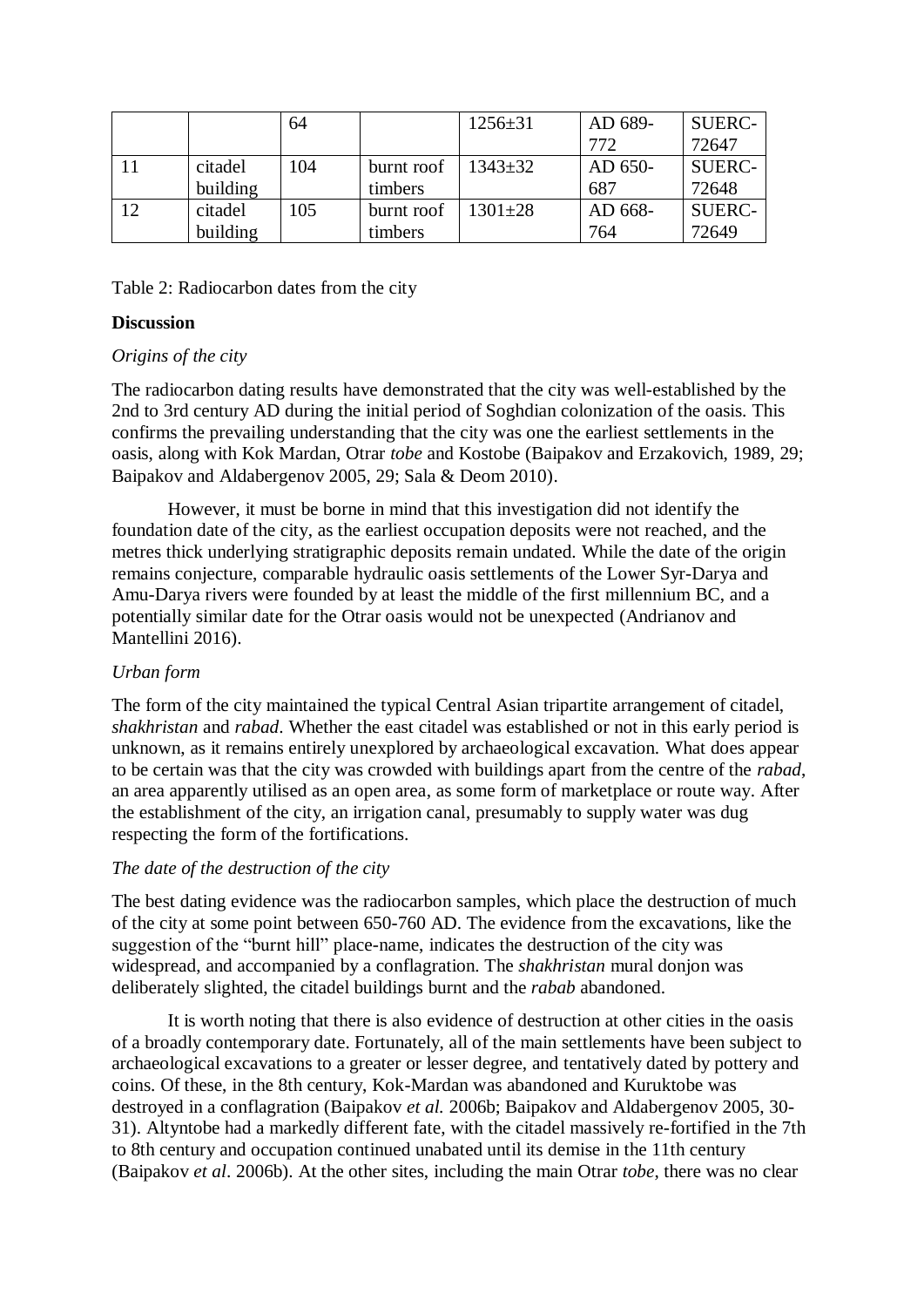evidence of any disruption and occupation continued apparently uninterrupted (Baipakov and Aldabergenov 2005; Akishev *et al.* 1972).

While this destruction may have been the result of the same event, possibly a conflict, their contemporaneity is uncertain due the lack of refinement in the dating evidence. Nevertheless, the depravations were not widespread and significantly, the irrigation system was unaffected, although what the wider circumstances of this destructive episode(s) was is uncertain. It is notoriously difficult to identify historical events in the archaeological record and remains beyond the scope of this project. However, it is worth noting that perhaps the most obvious candidate for conflict, the Arab invasion, is not believed to have been particularly difficult or destructive (Karev 2015, 100-103).

#### *Later occupation and Mongol invasion*

Some occupation continued, or was relatively quickly re-established at the citadel of Kuik-Mardan after the widespread destruction, albeit in a greatly reduced form. Evidence for this activity was the phase 3 structure in the *shakhristan* mural donjon and the 9th to 11th century building in the citadel (Baipakov *et al*. 2006b, 4-7). The phase 3 structure was built on the backfilled ruins of the donjon, and it appears that the fortifications were no longer tenable. The extent of this activity is uncertain, but the absence of contemporary evidence from elsewhere, including the entire *rabad* suggests it was minor, squatter-like occupation. However, the focus of settlement may have shifted to the east citadel; the pottery from the surface collection suggests that this element of the city was occupied until the 14th to 15th century.

The later fortunes of the oasis, and indeed the region, are dominated by the Mongol invasion and its aftermath. One of the most infamous episodes in the history of Transoxiana was the 1218/1219 siege of Otrar by the Mongols and the subsequent massacre of its inhabitants. Enflamed by the murder of his trade delegation at Otrar, Chinggis Khan ordered Mongol armies west and in a brutal campaign of retribution, destroyed not only Otrar, but other major cities in the region, including Samarkand and Bukhara (Baumer 2016, 133-136). This isolated incident had the profound effect of triggering the change in direction of Mongol expansion from east to west (Schwarz 1998). To this day, the siege of Otrar retains a key place in the Kazakh national consciousness and sense of identity, despite academic disputes about the scale of the actual destruction (e.g. Bustanov 2015).

The east citadel became the sole focus of settlement at Kuik-Mardan after the Mongol invasion although greatly reduced in form. The radiometric dating from the canals indicates that nearly all but one of the canals (Pit 8) were abandoned and no major maintenance of the irrigation systems took place after the conquest and without abundant water, intensive occupation and agriculture would have been untenable. In contrast to the periphery, the main Otrar *tobe* regenerated in the 13th century, with the outer town expanding (Baipakov and Erzakovich 1989, 34-35). After a late flourishing in the Timurid period, the city slowly diminished until its eventual abandonment in the 18th century (Khodzhaev 1993).

### **Acknowledgements**

The authors would like to thank the help and advice of Karl Baipakov, Dimitry Voyakin and all the students and staff of UCL Institute of Archaeology and AE Archeology. In addition, the comments made by the anonymous reader were especially helpful in correcting and improving the text.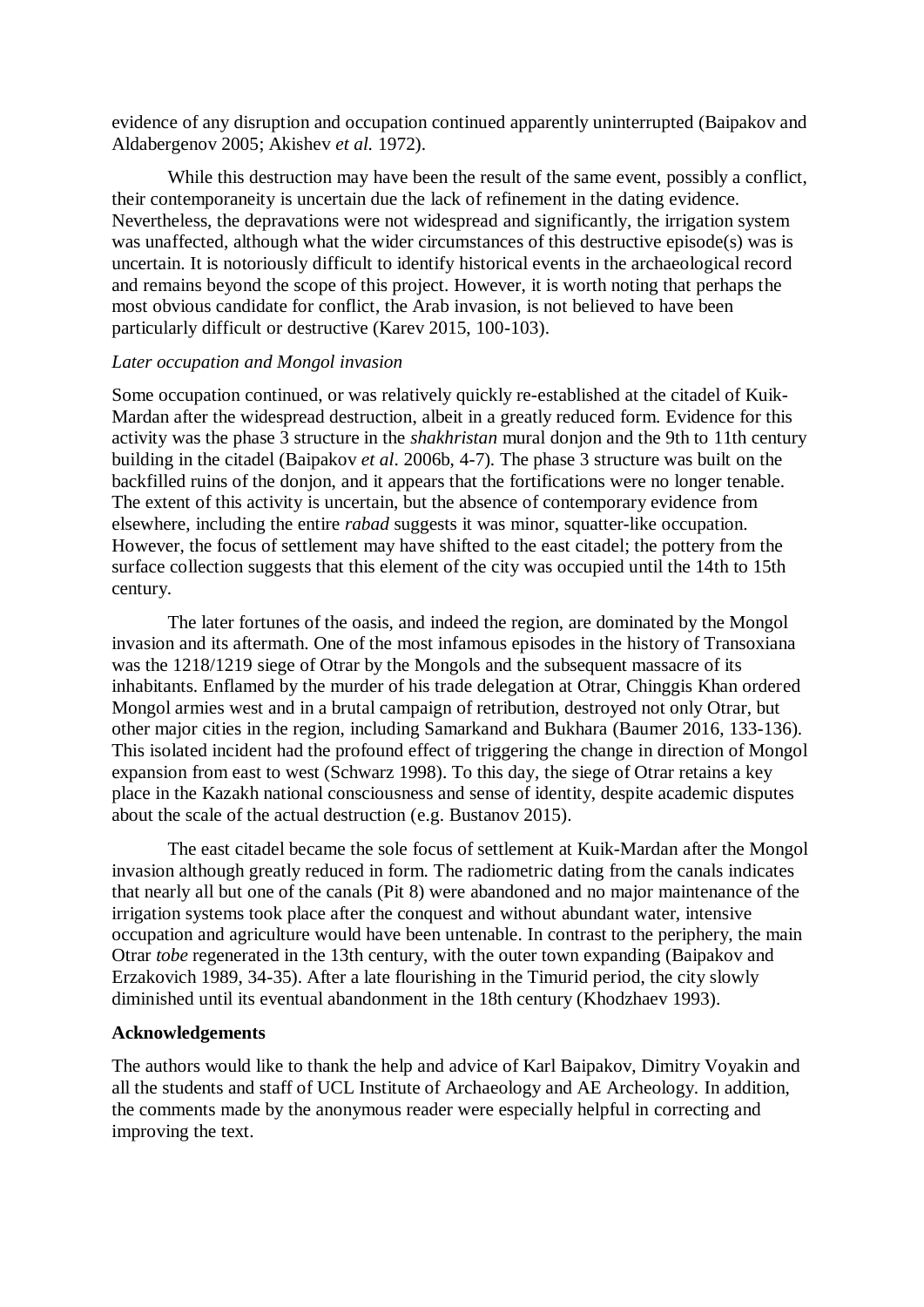## **References**

Andrianov, B. V. and S. Mantellini.

2016. *Ancient Irrigation Systems of the Aral Sea Area, The History and Development of Irrigated Agriculture*, Harvard University, American School of Prehistoric Research: Oxbow.

Akishev, K., K. M. Baipakov and A. B. Ersakovich.

1972. *Drevniy Otrara*. Almaty. A. K. H. Margulan Institute of Archaeology.

Baipakov, K. M., D. A. Voyakin, and E. A. Smagulov.

2006a. *The Sites of Ancient Settlement: Kuik-Mardan, Altyntobe and Jalpaktobe*. Almaty. A. K. H. Margulan Institute of Archaeology.

Baipakov, K. M., D. A. Voyakin, and C. Aklabek.

2006b. *Kok-Mardan Site*. Almaty. A. K. H. Margulan Institute of Archaeology

Baipakov K. M. and N. O. Aldabergenov.

2005. *Otrar Oasis*, Almaty. A. K. H. Margulan Institute of Archaeology

Baipakov, K. M. and L. Erzakovich.

1989. *Ceramics of Medieval Otrar.* Almaty. A. K. H. Margulan Institute of Archaeology

Baumer, C.

2016. *The History of Central Asia The Age of Islam and the Mongols Volume 3*, New York: Tauris.

Bustanov, A.

2015. *Soviet Orientalism and the Creation of Central Asian Nations*. London: Routledge.

Gale, R. and D. Cutler.

2000. *Plants in Archaeology*. Otley/London: Westbury/Royal Botanic Gardens, Kew.

Karev, Y.

2015. *Samarqand et le Sughd à l'époque 'abbāsside. Histoire politique et sociale*. Paris: Association pour l'avancement des études iraniennes, Cahiers de Studia Iranica 55.

Kennedy, H.

2006. "From Shahristan to Medina." *Studica Islamica* 102/103: 5-34. https://www.jstor.org/stable/20141082

Khodzhaev, M.

1993. "Reasons for the last citywide fire and the final desolation of Otrar." *Proceedings of the National Academy of Science of the Republic of Kazakhstan* 5: 57-61

Kidir, Е.

2009. *Otrara*. Almaty. A. K. H. Margulan Institute of Archaeology

Leney, L. and R. W. Casteel.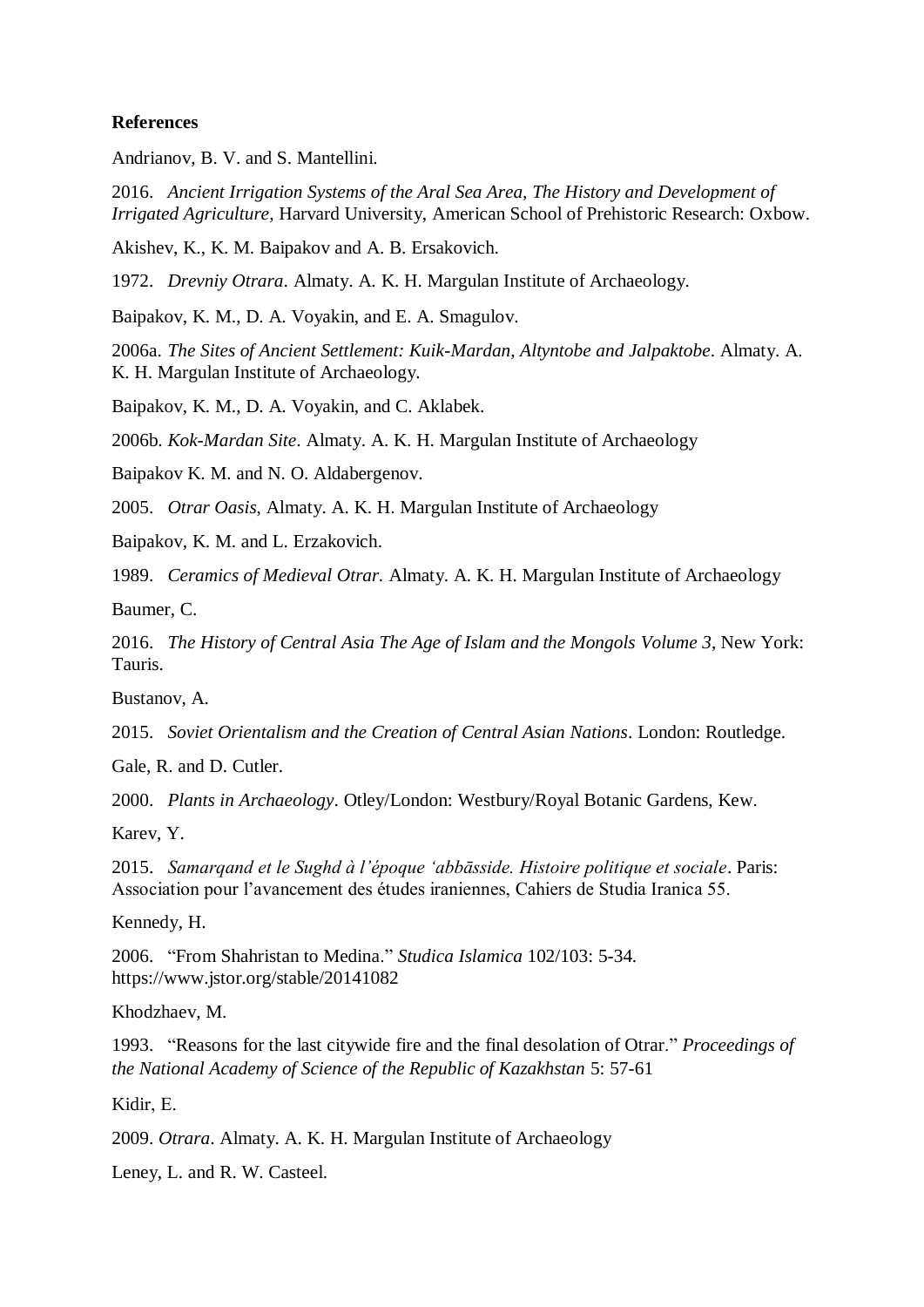1975. "Simplified procedure for examining charcoal specimens for identification." *Journal of archaeological science* 2: 153-159. [https://doi.org/10.1016/0305-4403\(75\)90035-7](https://doi.org/10.1016/0305-4403(75)90035-7)

Reimer, P. J., E. Bard, A. Bayliss, J. W. Beck, P. G. Blackwell, C. Bronk Ramsey, C. E. Buck, H. Cheng, R. L. Edwards, M. Friedrich, P. M. Grootes, T. P. Guilderson, H. Haflidason, I. Hajdas, C. Hatté, T. J. Heaton, D. L. Hoffmann, A. G. Hogg, K. A. Hughen, K. F. Kaiser, B. Kromer, S. W. Manning, M. Niu, R. W. Reimer, D. A. Richards, E. M. Scott, J. R. Southon, R. A. Staff, C. S. M. Turney, and J. van der Plicht.

2013. "IntCal13 and Marine13 radiocarbon age calibration curves 0–50,000 years cal BP." *Radiocarbon* 55(4):1869–1887. [https://doi.org/10.2458/azu\\_js\\_rc.55.16947](https://doi.org/10.2458/azu_js_rc.55.16947)

Sala, R. and J.-M. Deom.

2010. "Medieval Tortkuls of Northern Tienshan and Mid-Low Syrdarya." *The role of the Eurasian steppes nomads in the development of world military art, scientific readings in commemoration of N E Masanov. Proceedings of the international conference Almaty 22-23 April 2010*: 1-18*.*

Schwarz, H. G.

1998. "Otrar." *Central Asian Survey* 17 (1): 5-10. [http://dx.doi.org/10.1080/02634939808401020.](http://dx.doi.org/10.1080/02634939808401020)

Schweingruber, F. H.

1990. *Microscopic Wood Anatomy*. 3rd edition. Birmensdorf: Swiss Federal Institute for Forest, Snow and Landscape Research.

Spengler, R. N. III.

2013. *Botanical resource use in the Bronze and Iron Age of the Central Eurasian mountain/steppe interface: Decision making in multiresource pastoral economies.* PhD dissertation, Anthropology Department, Washington University in St, Louis.

Stuiver, M. and R. S. Kra.

1986. "Calibration issue, Proceedings of the 12th International 14C Conference." *Radiocarbon* 28 (2B): 805-1030. <https://doi.org/10.1017/S003382220006015X>

Stuiver M. and H. Polach.

1977. "Discussion: Reporting of 14C Data." *Radiocarbon* 19 (3): 355-363. <https://doi.org/10.1017/S0033822200003672>

Wheatley, P.

2001. *The Places Where Men Pray Together, Cities in Islamic Lands, Seventh through the Tenth Centuries*. Chicago: The University of Chicago Press.

Williams, T.

2012. "Unmanned Aerial Vehicle Photography: Exploring the Medieval City of Merv, on the Silk Roads of Central Asia." *Archaeology International* 15: 74–88. [http://doi.org/10.5334/ai.1522.](http://doi.org/10.5334/ai.1522)